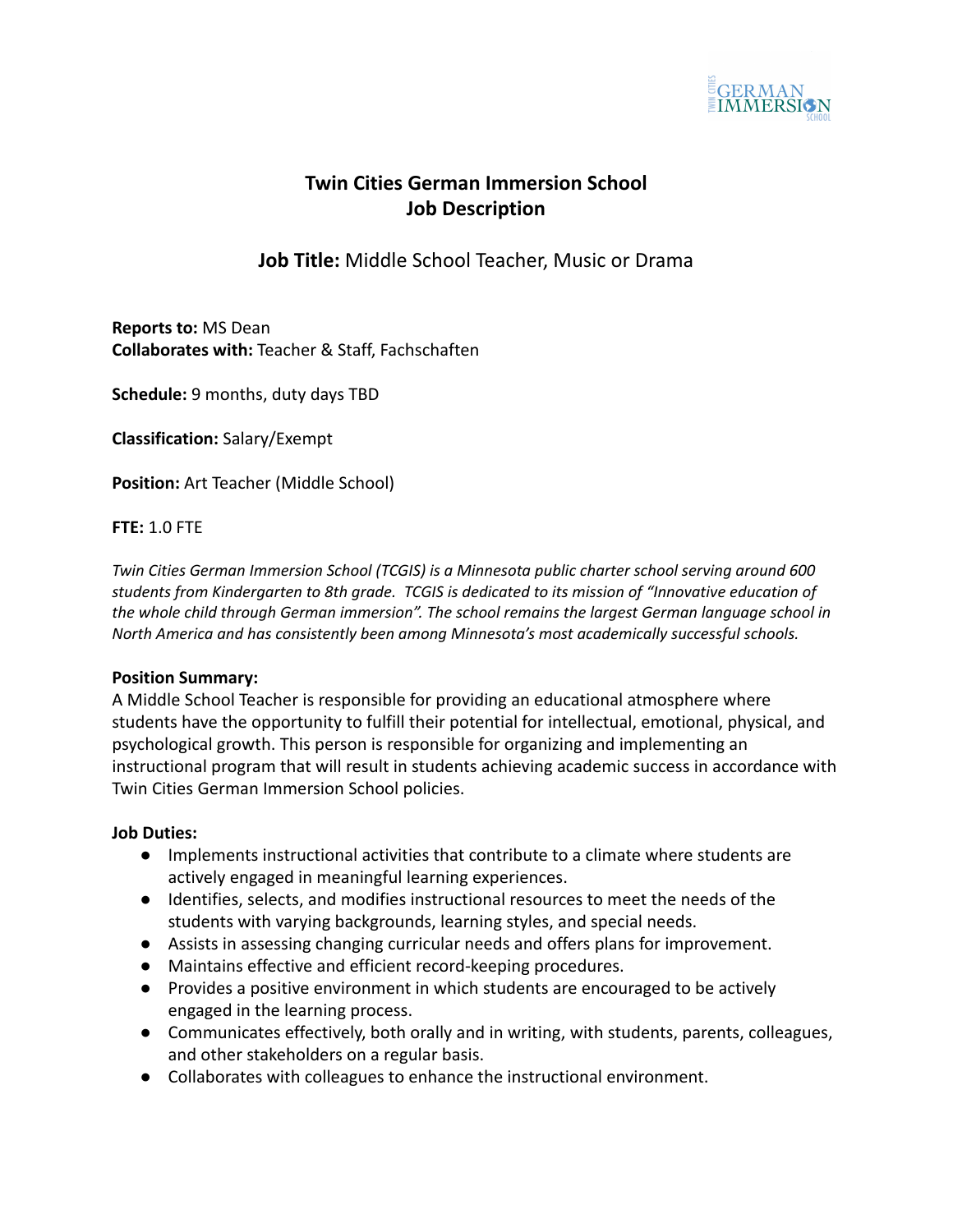

- Models professional and ethical standards when dealing with students, parents, colleagues, and community.
- Ensures that student growth and achievement is continuous and appropriate for age group, subject area, and/or program classification.
- Establishes and maintains cooperative working relationships with students, parents, and colleagues.
- Assumes responsibility for meeting his/her course and school-wide student performance goals.
- Demonstrates gains in student performance.
- Participates in professional development activities.
- Meets professional obligations through efficient work habits such as: meeting deadlines, honoring schedules, coordinating work with others.
- Performs other duties and responsibilities as assigned by their supervisor. All work responsibilities are subject to having performance goals and/or targets established as part of the annual performance planning process or as the result of organizational planning.

# **School Culture**:

- **●** Works collaboratively, build strong professional relationships, listen to multiple views and support solution-oriented practices.
- Establishes a structured, positive, and inspiring school culture.
- Creates a culture of equity that values diversity and inclusion.

# **Required Qualifications:**

- Commitment to TCGIS's mission, vision, values & strategic goals.
- Bachelor's Degree in subject area
- Valid Minnesota teaching license in applicable grade level and subject area (and/or a commitment to work with TCGIS and the State Board of Teaching to receive provisional licensure)
- Eligible to work in the United States (and/or commitment to work with TCGIS to receive a work permit).
- Dedicated, flexible and supportive of charter school concepts.
- Must be a passionate, dedicated, and resourceful teacher
- A minimum of one year teaching experience preferred
- Working knowledge of Minnesota Learning Standards

# **Preferred Qualifications:**

- Proficiency in German language
- Experience in developing and implementing social-emotional learning.

### **Working Conditions:**